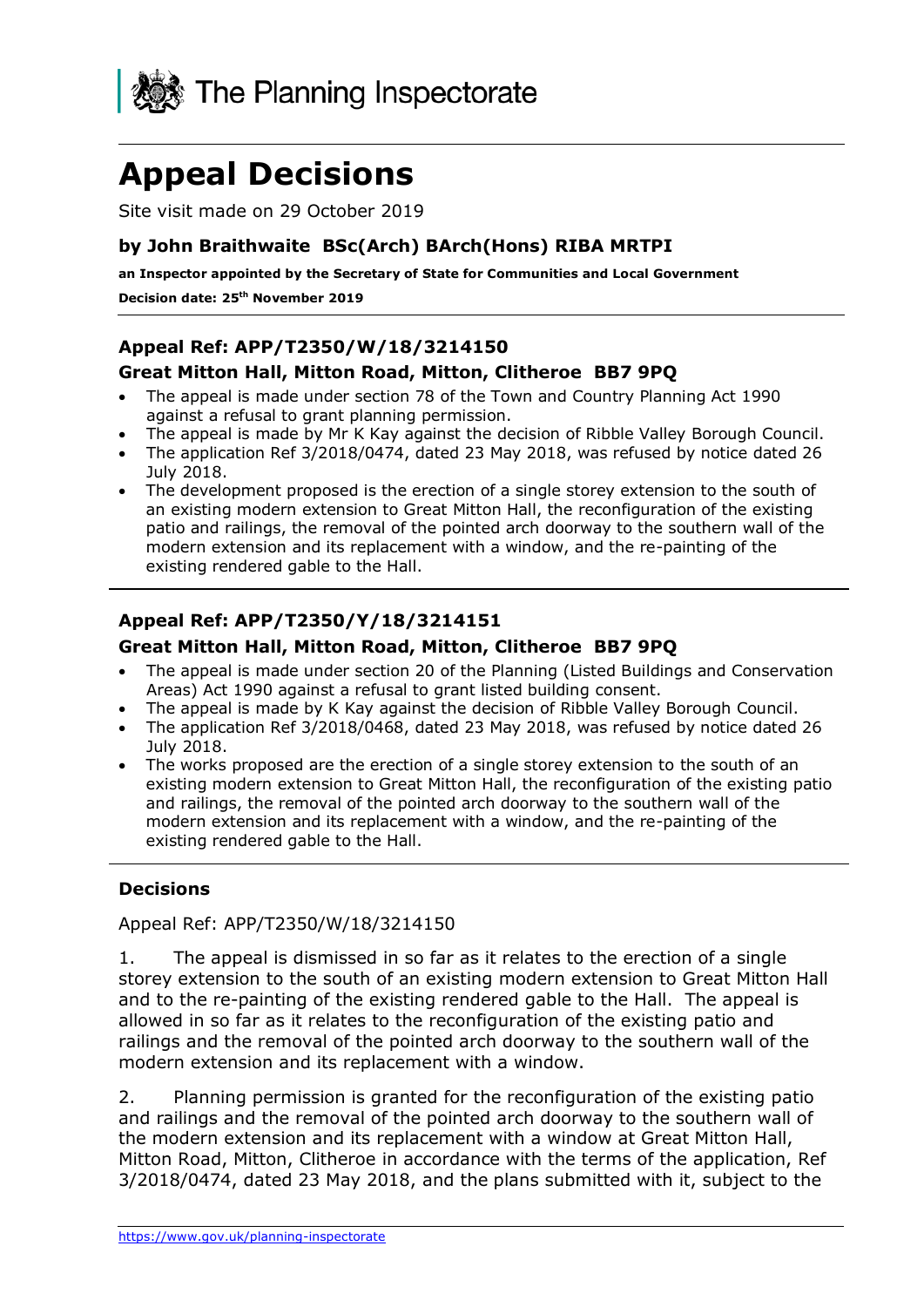condition that the development hereby permitted shall begin not later than three years from the date of this decision.

Appeal Ref: APP/T2350/Y/18/3214151

3. The appeal is dismissed in so far as it relates to the erection of a single storey extension to the south of an existing modern extension to Great Mitton Hall and to the re-painting of the existing rendered gable to the Hall. The appeal is allowed in so far as it relates to the reconfiguration of the existing patio and railings and the removal of the pointed arch doorway to the southern wall of the modern extension and its replacement with a window.

4. Listed building consent is granted for the reconfiguration of the existing patio and railings and the removal of the pointed arch doorway to the southern wall of the modern extension and its replacement with a window at Great Mitton Hall, Mitton Road, Mitton, Clitheroe in accordance with the terms of the application, Ref 3/2018/0468, dated 23 May 2018, and the plans submitted with it, subject to the condition that the works hereby authorised shall begin not later than three years from the date of this decision.

#### **Reasons**

5. The main issue is the effect of the proposed works on the architectural and historic interest and significance of Great Mitton Hall, a Grade II listed building.

6. Great Mitton Hall originated in the early  $17<sup>th</sup>$  century. It is constructed in rubble stone under a steep slate roof. Original windows are mullioned and the south-east gable end is buttressed and rendered. This gable has mullioned windows at all four floor levels; a four light window at basement level, a fourteen light window at ground floor level, a seven light window at first floor level, and a five light window at attic level. At the east corner of the building, adjoining the south-east gable, is a turret with gable roof. The listed building has many other historic features and, to the owner's credit, is well preserved and maintained.

7. Attached to the south-west elevation of the listed building, and set back only slightly from the south-east gable, is a modern single storey extension that is about 7 metres wide and 13 metres long. It has a stone gable but is otherwise rendered under a slate roof. To the left of the south-east elevation of the extension is an arched doorway with chamfered surround. Otherwise the windows in the extension have plain casements. Adjoining the extension, on its south-east side, is a paved terrace with curved railings.

8. The principal element of the proposed works is the erection of a new extension to the extension. It would be about 4.3 metres wide and 2 metres deep, and would be slightly left of centre on the south-east elevation of the existing extension. Other works include the replacement of the arched doorway with a window to match others, reconfiguration of the terrace and railings, and the repainting of the south-east rendered gable end of the original building.

9. The existing extension to the listed building has, at the very best, a neutral effect on the architectural and historic interest of the listed building. Despite its position relative to the distinctive south-east gable of the listed building, it is a simple, restrained, relatively unadorned, structure that doesn't compete with the form and historic detailing of the gable. The principal adornment of the extension is the arched doorway, which, alongside plain casement windows, is incongruous and draws attention away from the gable of the listed building. The replacement of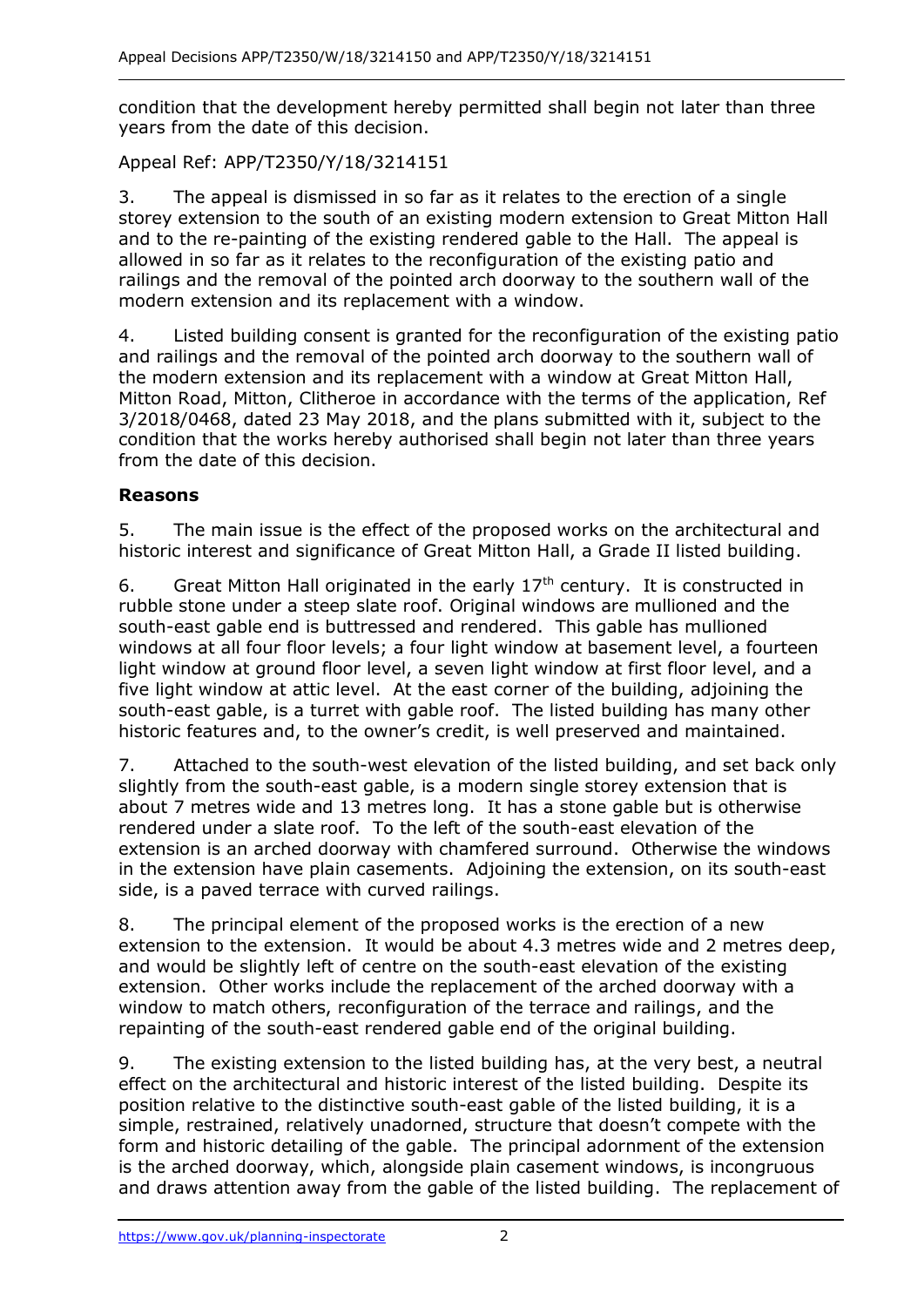the doorway with a matching window, in this regard, would be a positive alteration that would benefit the architectural and historic interest of the listed building.

10. The existing extension has a roof pitch significantly lower than that of the listed building; about 24 degrees compared to about 42 degrees. The proposed new extension would have a lean-to roof that would have an even lower roof pitch of about 14 degrees. It would be, consequently, inappropriate and incongruous in form. Furthermore, the extension would be forward of the gable of the listed building and would draw attention to the existing extension and away from the historic gable and its distinguishing fenestration. The new extension would detract from, and would harm, the architectural and historic interest of Great Mitton Hall.

11. The current railings are over-elaborate and replacing them with straight railings would, as is indicated in the Heritage Statement that accompanied the applications, simplify this feature of the immediate surroundings of the listed building. The Statement, with regard to the re-painting of the existing rendered gable to the Hall, states that "By toning down the stark white gable to a stone colour, the Hall will be tonally balanced with the adjacent Church". But white is the traditional colour for painted render and the gable does not need to be 'tonally balanced' with the Church. In this regard there is no justification for the repainting of the south-east gable end of the Hall.

12. The erection of a single storey extension to the south of the existing modern extension and the re-painting of the existing rendered gable would adversely affect, and would harm, the architectural and historic interest and significance of Great Mitton Hall. These elements of the proposed works conflict with policy DME4 of the Ribble Valley Core Strategy (RVCS). The reconfiguration of the existing patio and railings and the removal of the pointed arch doorway to the southern wall of the modern extension would not harm the architectural and historic interest and significance of Great Mitton Hall. These elements of the proposed works do not conflict with RVCS policy DME4.

13. Paragraph 196 of the National Planning Policy Framework states that where a development proposal will lead to less than substantial harm to the significance of a designated heritage asset the harm should be weighed against the public benefits of the proposal. The harm that would be caused to the listed building by the new extension and the re-painting of the gable would be less than substantial but there are no public benefits to be weighed against the harm caused.

### Other matters

14. The dwelling is situated close to the Church of All Hallows, a Grade I listed building, and a cross and a sundial within the churchyard are Grade II listed buildings. The new extension would draw attention to the existing extension and therefore away from appreciation of the group of listed buildings, particularly in views from Mitton Bridge which crosses the River Ribble to the south. However, the harm that would be caused would be negligible. The other elements of the proposed works would not harm the setting of the group of listed buildings.

### Conditions

15. The Council has suggested conditions that would require the implementation of an approved programme of archaeological investigation, the carrying out of a bat survey and the prior approval of materials. The last two suggested conditions relate to the proposed new extension and are therefore unnecessary. The first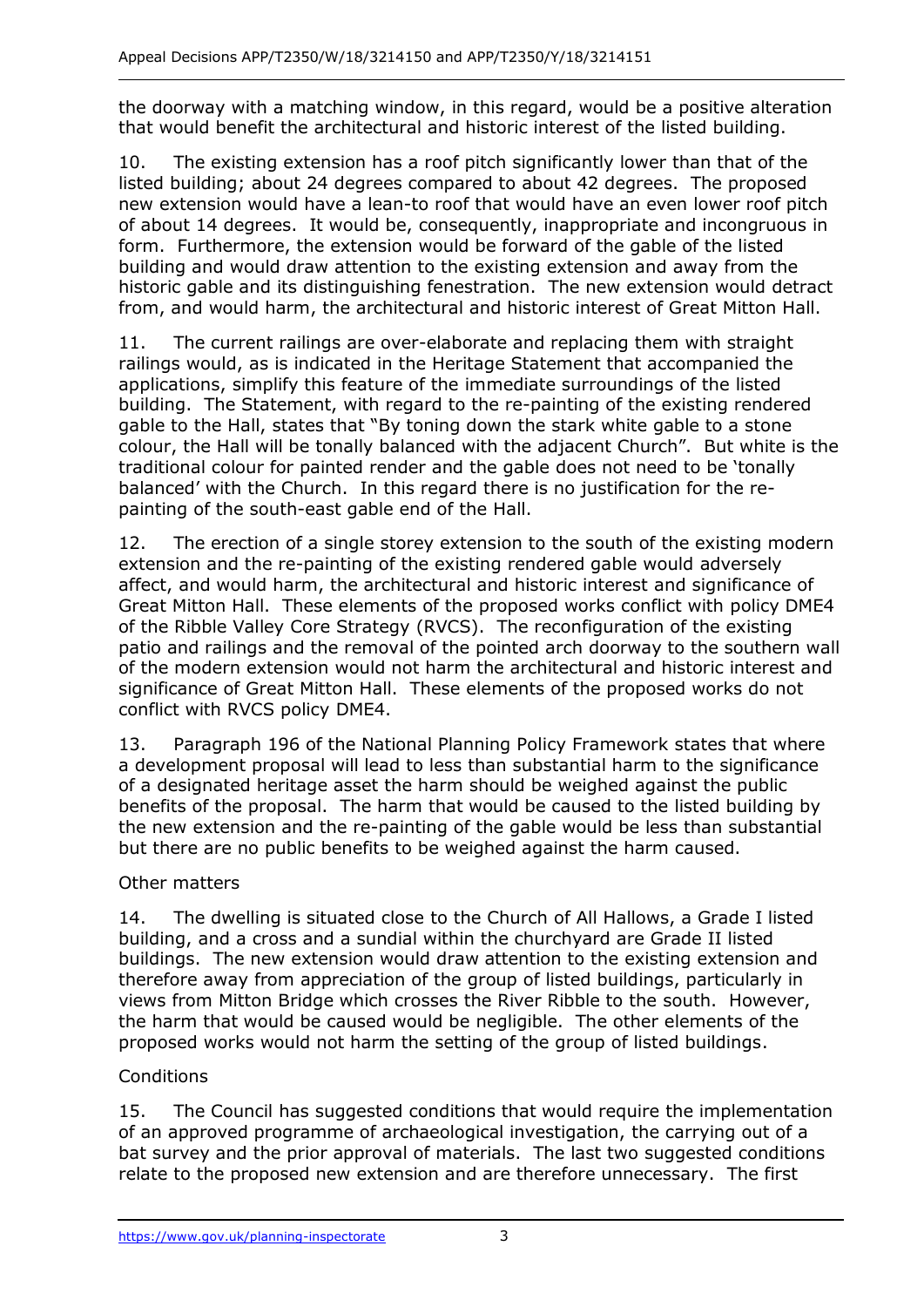suggested condition could relate to the proposed works to the patio and railings but these works are not likely to require deep digging or the disturbance of ground not previously disturbed. This condition is also not therefore necessary. The only condition necessary, in both cases, is the standard time limit condition.

### Conclusion

16. The erection of a single storey extension to the south of the existing modern extension and the re-painting of the existing rendered gable would adversely affect, and would harm, the architectural and historic interest and significance of Great Mitton Hall. For these works the appeals have been dismissed. The reconfiguration of the existing patio and railings and the removal of the pointed arch doorway to the southern wall of the modern extension would not harm the architectural and historic interest and significance of Great Mitton Hall. For these works the appeals have been allowed.

## *John Braithwaite*

Inspector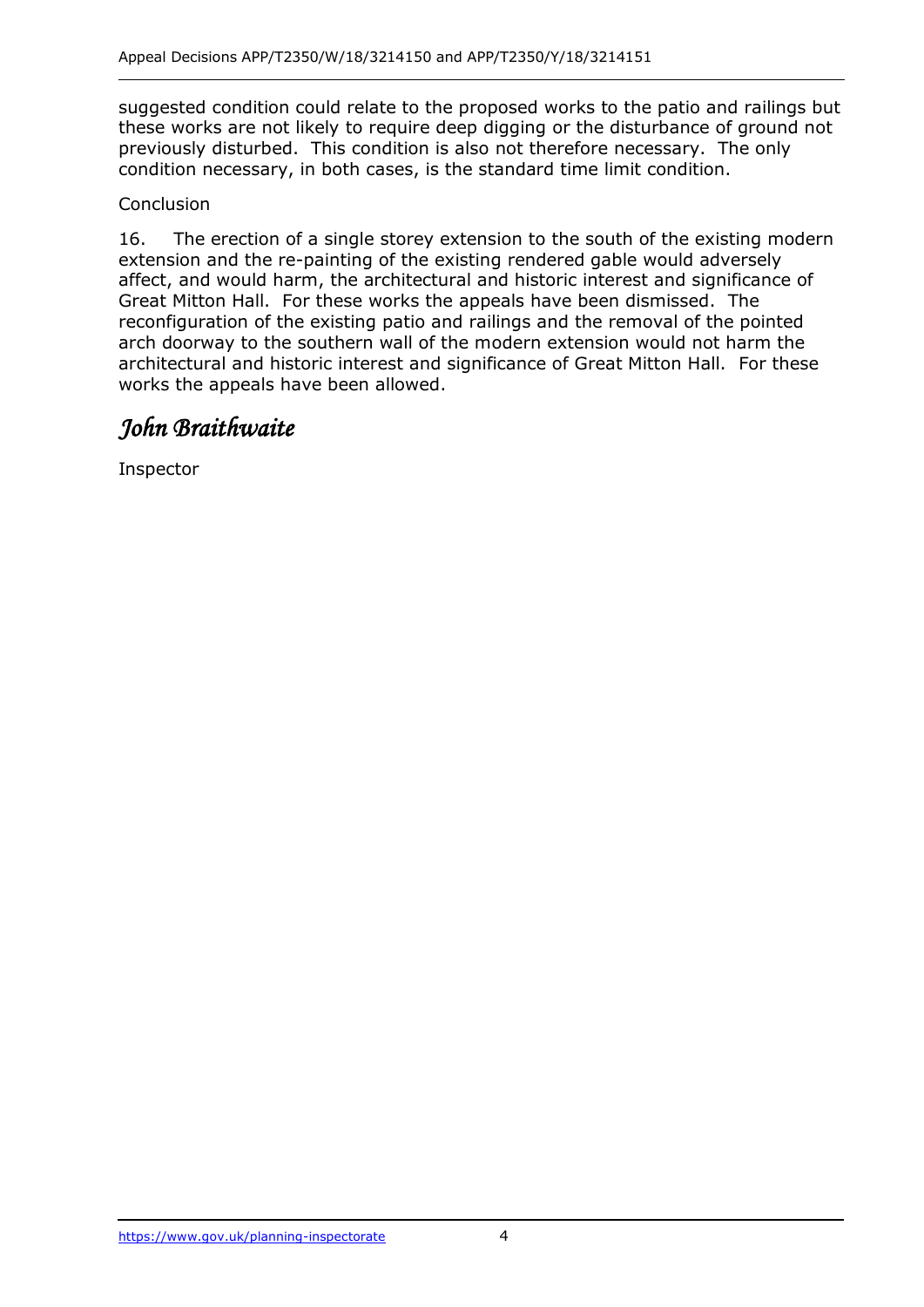

# **Appeal Decision**

Site visit made on 12 November 2019

#### **by Darren Hendley BA(Hons) MA MRTPI**

**an Inspector appointed by the Secretary of State**

#### **Decision date: 26th November 2019**

### **Appeal Ref: APP/T2350/W/19/3231274 Reed Deep, Whalley Road, Hurst Green BB7 9QJ**

- The appeal is made under section 78 of the Town and Country Planning Act 1990 against a refusal to grant planning permission.
- The appeal is made by Mr Hickey, Roman Developments against the decision of Ribble Valley Borough Council.
- The application Ref: 3/2018/0685, dated 30 July 2018, was refused by notice dated 17 December 2018.
- The development proposed is the change of use of agricultural land to a site for 8 no Eco Holiday Lodges and associated parking.

#### **Decision**

1. The appeal is dismissed.

#### **Procedural Matters**

- 2. The appellant submitted an amended plan with the appeal in response to the Council's reason for refusal concerning highway safety. The appellant then submitted at the Final Comments stage, amongst other documents, a Written Statement on Highway and Transportation Matters (the Highway Statement) in response to the appeal representation made by the Highway Authority (HA). The Procedural Guide, Planning Appeals – England makes it clear, however, that no new evidence is allowed to be submitted at this stage of the appeal, and I appreciate that the Council and the HA have not had the opportunity to comment on the Highway Statement's contents. Notwithstanding this, I have taken this document into account as it does not change the appellant's position in relation to my concerns over highway safety, and so there is no possible prejudice.
- 3. The Council adopted the Housing and Economic Development Development Plan Document (2019) during the appeal. In the interests of fairness, the Council and the appellant were given the opportunity to comment on this matter.

#### **Main Issues**

4. The main issues are the effect of the proposal on (i) the character and appearance of the area, including on the setting of the Forest of Bowland Area of Outstanding Natural Beauty (AONB); and (ii) highway safety by way of the proposed access arrangements.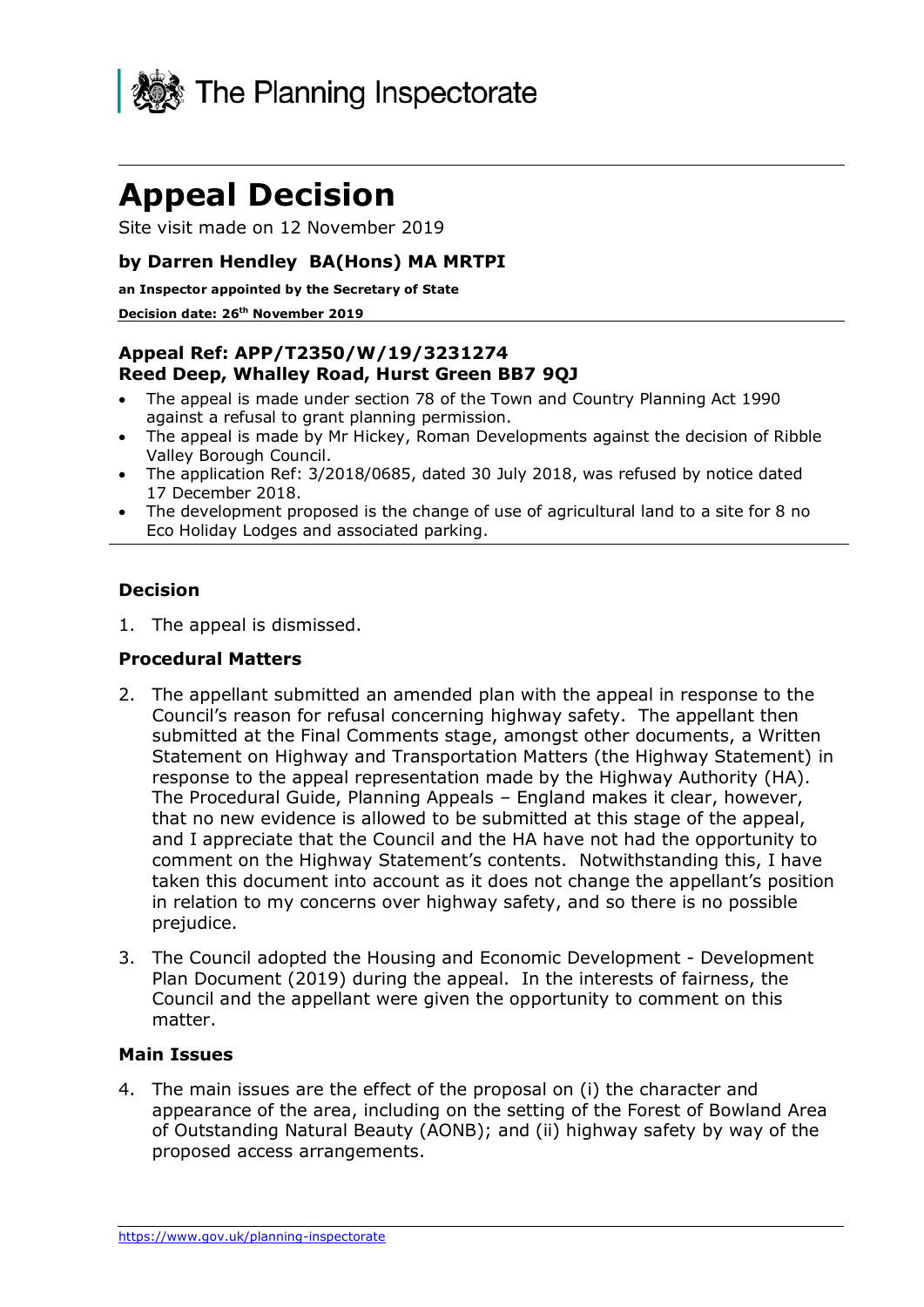#### **Reasons**

#### *Character and Appearance*

- 5. The appeal site comprises a small field. It also contains a small loose stone area and a container near to the gated access off Whalley Road. A hedgerow encloses the site frontage and there are trees and vegetation alongside its other boundaries. The site is located at the top of rising land in both directions along Whalley Road and the ground levels also fall across the site from the road, roughly in a south westerly direction. It also contains a Public Right of Way (PROW) which traverses its west and southern boundaries.
- 6. The site is found in an undulating open countryside landscape which contains mainly agricultural land with isolated farmsteads, dwellings and modest sized settlements. The edge of the nearest village to the site, Hurst Green, lies approximately 300 metres away. Directly adjacent to the site in the direction of this settlement is a small area of woodland. Such woodland clumps are also a landscape feature of this area. The site and its environs display the typical characteristics of this Landscape Character Area, Undulating Lowland Farmland with Parkland. The AONB lies on the opposite side of the road to the site. It similarly displays an undulating agricultural landscape with areas of woodland and limited amounts of built development. The site lies in an appreciably attractive rural area.
- 7. The proposal would involve a layout of 8 holiday lodges and associated infrastructure, including the internal access arrangements, car parking areas and an access with a splayed stone boundary wall. When in use, it would also involve parked vehicles on the site associated with the occupants and with the potential for associated holiday paraphernalia. It would substantially alter the largely undeveloped rural character of the site so that it would be markedly out of keeping.
- 8. With its location, it would appear detached from Hurst Green, in particular as it would be separated by the woodland area bordering the site and further open land. Where there are buildings that are most apparent from the site, these mainly relate to farm holdings and so, unlike the proposal, would be typically expected in this landscape. In these surroundings, the proposal would be of some scale and constitute a significant encroachment into the open countryside. It would be in stark contrast to the associated landscape character.
- 9. With the site's close proximity to the AONB, it shares many of its attributes and is noticeably part of its setting. As a consequence, I do not agree that by virtue of the site lying just beyond the boundary that it limits its intrinsic value in this regard or that the proposal would not unduly impact on its natural beauty because it lies outside of this nationally protected designation. When observed from Whalley Road, the site does not have appreciably less of a landscape value than the AONB. Accordingly, the proposal would also harm its setting, and so it would not conserve and enhance its natural beauty. In this context, the proposal would fundamentally alter the AONB character in the vicinity of the site, even if the broader effects across the designation would be more limited.
- 10. In respect of the visual impacts, the proposal would be experienced by users of the road including the associated footway, as well as the PROW. Whilst this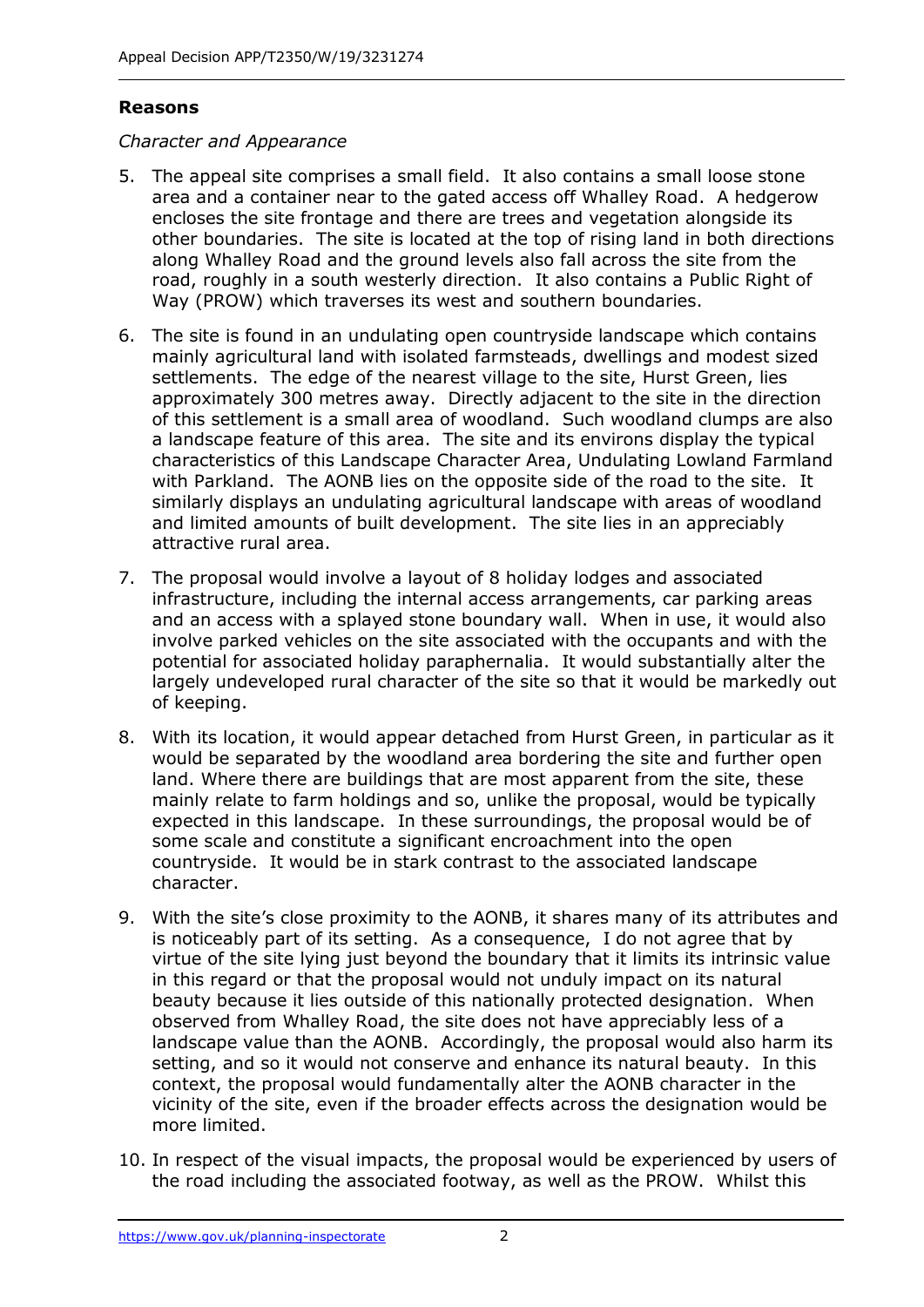may be only for a short duration and the topography may limit wider effects, it would be prominent and visually intrusive during the period of time that it would be experienced in comparison to its more undeveloped rural location.

- 11. The design of the lodges in attempting to utilise the landform and grassed roofs would be somewhat unusual and this, in itself, would be likely to draw attention to that they would be untypical. Further tree planting and landscaping would not address that the incursion of the built aspects of the proposal onto the site would be out of character and so they would be unlikely to be effective in blending the proposal into its surroundings. In respect of other examples of holiday accommodation in the AONB and the countryside, these do not alter my views because the effect on character and appearance is dependent on the particular site circumstances and the development.
- 12. I conclude that the proposal would have an unacceptable effect on the character and appearance of the area, including on the setting of the AONB. As such, it would not comply with Key Statement EN2, and with Policies DMG1, DMG2 and DMB3 of the Ribble Valley Borough Council Core Strategy 2008- 2028 (2014) where they are concerned with protecting and enhancing the landscape and character of those areas which contribute to the setting and character of the AONB, that development is to be of a high standard of design and that within the open countryside tourism development is to be in keeping with the landscape, amongst other considerations.
- 13. It would also not accord with the National Planning Policy Framework (Framework) where it states that great weight should be given to conserving landscape and scenic beauty in AONBs which, along with other protected designations, have the highest status of protection in relation to landscape and scenic beauty. It would also not accord with the Framework where it concerns achieving well designed places.

### *Highway Safety*

- 14. Visibility from where access would be taken off Whalley Road would be restricted, especially to the west of the site towards Hurst Green. This is due to a bend and a dip in the road before it rises up to the site access. The HA has stated that based on the traffic survey with the planning application, a visibility splay of 2.4 metres (m)  $\times$  120 m would be required. On the basis of the plans that were before the Council at the time of its decision, the splay to the west fell short by 40 m.
- 15. The amended plan that was submitted with the appeal sought to improve the visibility to the west to meet the required standard. In order for this to be achieved would involve land outside of the site boundary. The HA pointed out that the appellant has no apparent control over this land and, as I observed on my site visit, it contains vegetation that obscures visibility
- 16. The Highway Statement submitted with the Final Comments includes updated traffic survey data, and a review of the existing site line access, forward safe stopping and accidents. The traffic survey data indicates that the speed of vehicles along Whalley Road is slightly less than the survey submitted with the planning application. Whilst this would result in a reduced length of the required sightlines from the access, the Highway Statement acknowledges this would still not achieve the visibility splay to the west under the standards that the HA applied but would do so if Manual for Streets standards are used.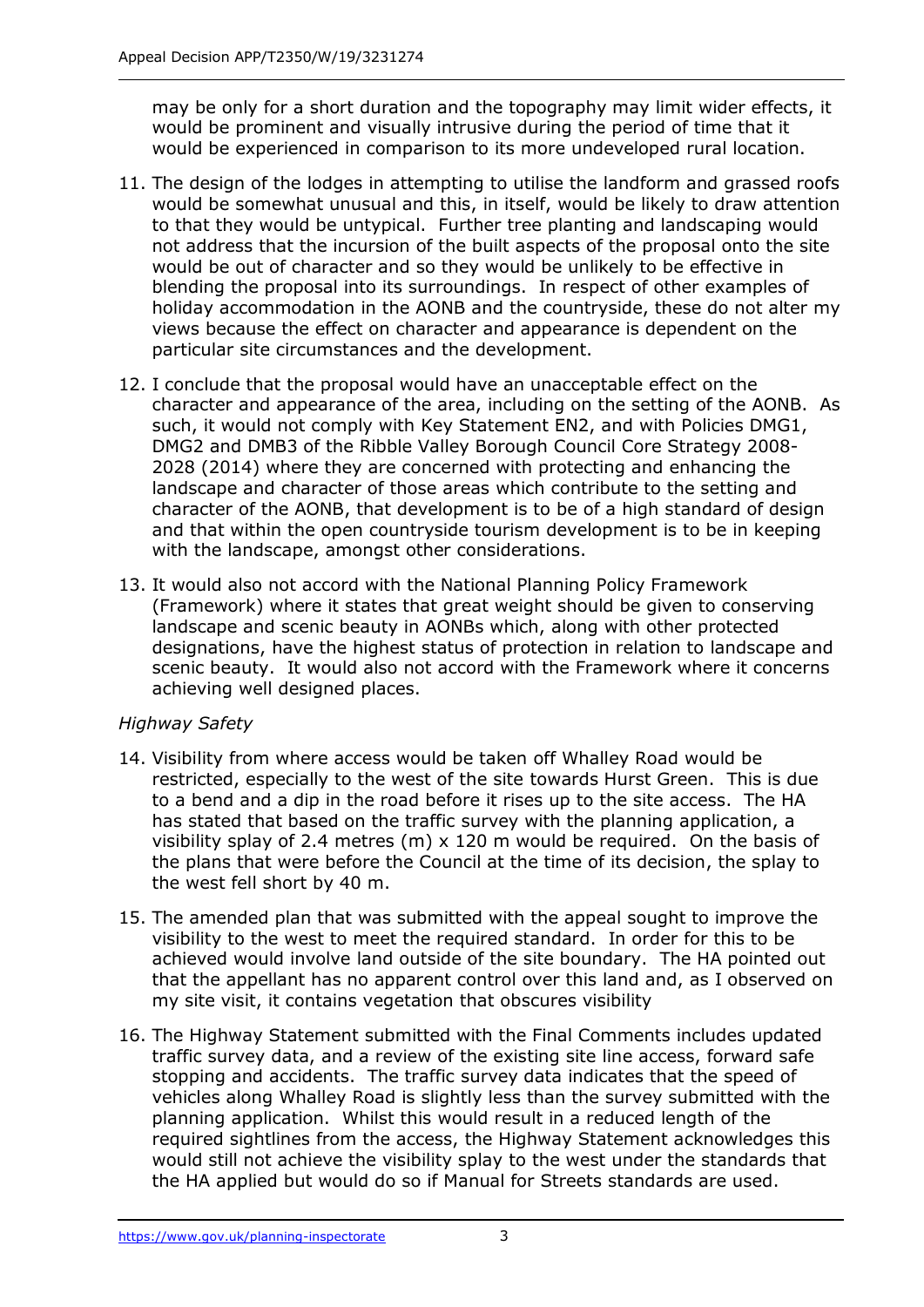- 17. Deciding what standards are appropriate depends on the particular site circumstances. In this case, especially with the road characteristics to the left of the access, great caution has to be applied in deviating from the standards that the HA has utilised. The HA has already accepted that the required visibility splay can be based on substantially less than the speed limit of the road and I consider that to apply further reductions in visibility splay requirements would have the potential to raise significant safety concerns as it would result in insufficient visibility with traffic on the road approaching from a westerly direction. As a consequence, the proposed means of access would not be considered to be safe for the vehicles that would use it.
- 18. I have considered the traffic generation figures that have been presented but they does not sufficiently allay my concerns with the potential for highway safety related incidents. As regards the lack of recorded accidents along the road, this would not account for the potential safety issues arising at the access from the vehicle movements associated with the proposal itself. In relation to the potential for mitigation concerning signage or preventing overtaking along this stretch of Whalley Road, there is not the information before me which provides satisfactory assurance that such measures would be likely to be implemented, even if I was minded to allow the appeal. In coming to my views, I have had regard to the totality of the highway evidence before me.
- 19. I conclude that the proposal would have an unacceptable effect on highway safety by way of the proposed access arrangements. Therefore, it would not comply with Policy DMG1 of the CS where it concerns ensuring that safe access can be provided to accommodate the scale and type of traffic likely to be generated, amongst other considerations, and with Key Statement DMI2 as far as this concerns highway safety matters.
- 20. It would also not comply with the Framework where it states that development should only be prevented or refused on highways grounds if there would be an unacceptable impact on highway safety, or the residual cumulative impacts on the road network would be severe.

### **Planning Balance**

- 21. There is no dispute between the appellant and the Council that the proposal would not be in conflict with Policy DMG2 in so far as that, in principle, it would provide for small scale tourism and recreational development in a rural area, and with Policy DMB3 as far as that it would be reasonably well located to a settlement/village. Such policies are not, though, unqualified and in relation to the character and appearance matters that I have set out, they do not lend support to the proposal.
- 22. The proposal would bring economic and employment benefits, as are detailed in the appellant's Business Plan and there is no dispute that the Council views tourism as a primary strand of its economic development. The Framework also supports the rural economy. In the case of tourism and leisure developments this is, however, subject to respecting the character of the countryside. The proposed lodges are also intended to be energy efficient. In also having regard to the size of the scheme, these benefits would be on a moderate scale.
- 23. Concerning a lack of undue effects on the living conditions of the occupiers of the nearest neighbouring properties, trees, ecological interests and utilities,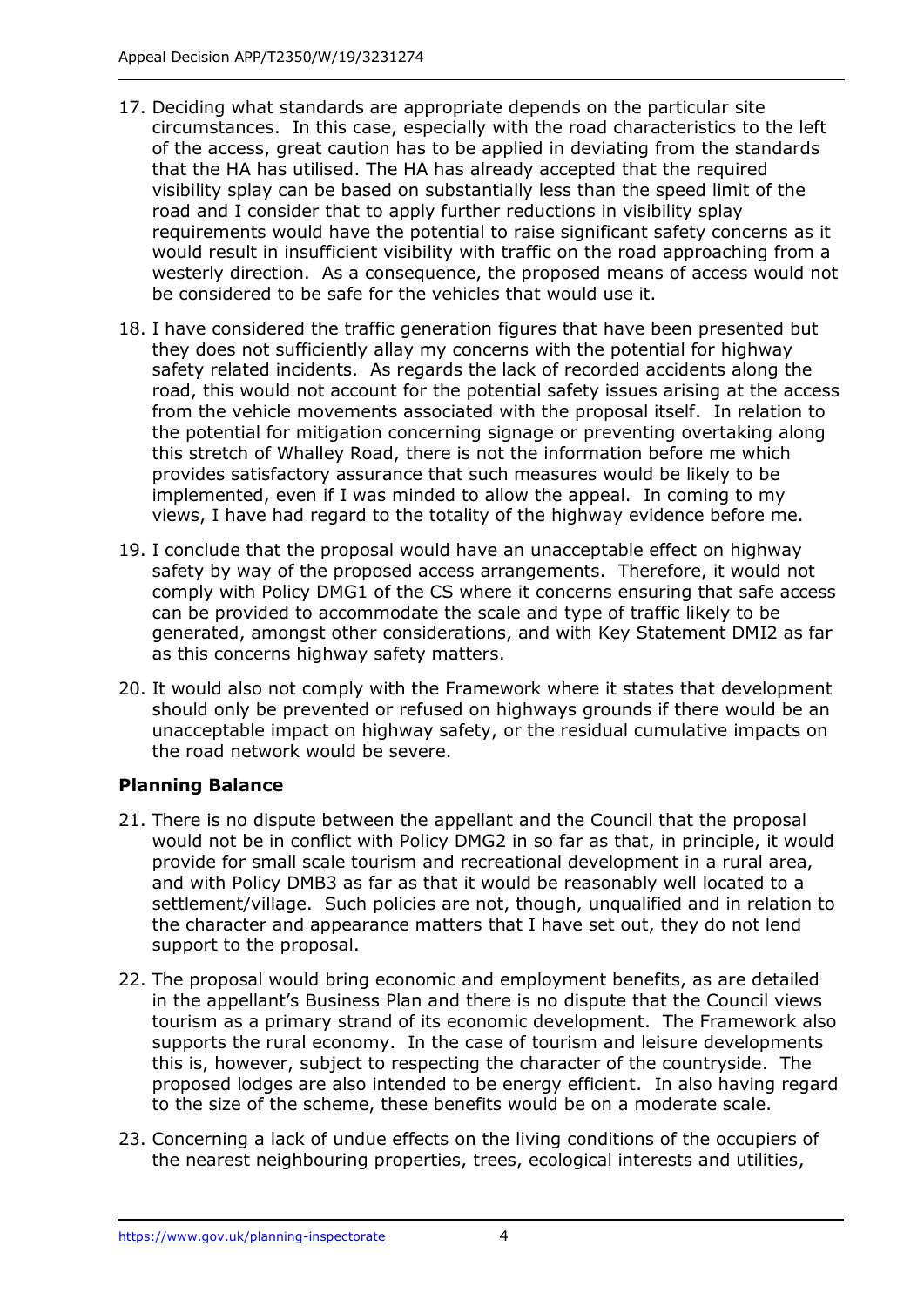these are neutral matters. The same applies as regards an absence of an effect on the nearest designated heritage asset, the Cross Gills Farmhouse.

- 24. I have also been referred to the Framework's economic, social and environmental objectives. These are not, though, criteria against which every decision can or should be judged, as the Framework makes clear. I have referred to the relevant factors which they contain within my decision.
- 25. In relation to the adverse impacts, the harm that would be caused to the character and appearance of the area, and highway safety, attracts significant weight in my decision. Accordingly, so does the conflict with the planning policies and the Framework that I have set out. On an overall basis, the benefits that would arise would not outweigh the harm.

### **Conclusion**

26. I have considered all matters that have been raised, but the benefits that would arise would not outweigh the harm caused by the proposal with regard to the character and appearance of the area, and highway safety. The proposal conflicts with the development plan as a whole and there are no material considerations to outweigh this conflict. Hence, the appeal should be dismissed.

*Darren Hendley*

INSPECTOR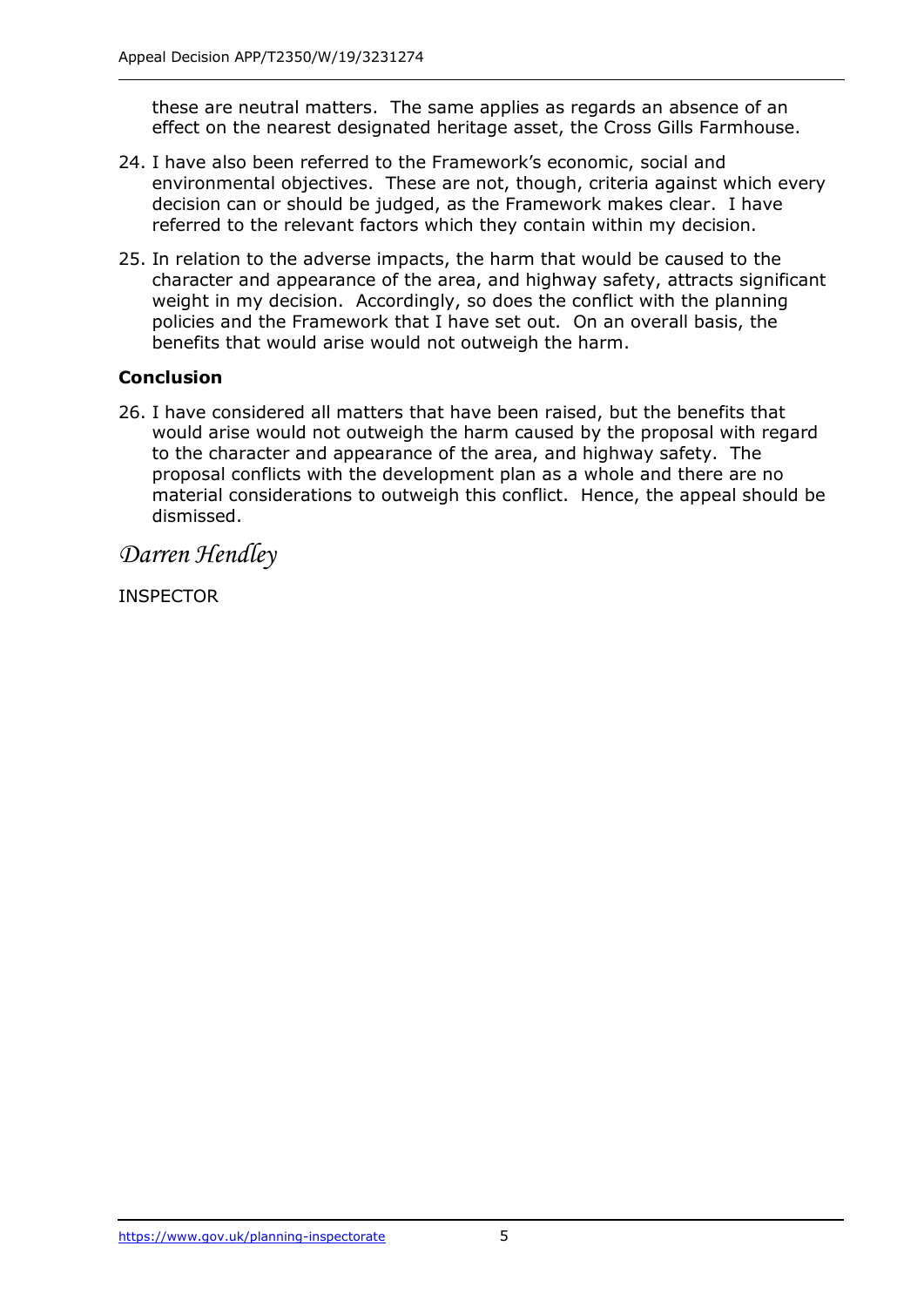

# **Appeal Decisions**

Site visit made on 29 October 2019

#### **by John Braithwaite BSc(Arch) BArch(Hons) RIBA MRTPI**

**an Inspector appointed by the Secretary of State**

**Decision date: 28 November 2019**

#### **Appeal Ref: APP/T2350/W/19/3225804**

#### **Sabden House, Wesley Street, Sabden, Clitheroe**

- The appeal is made under section 78 of the Town and Country Planning Act 1990 against a refusal to grant planning permission.
- The appeal is made by Mr James Parkinson against the decision of Ribble Valley Borough Council.
- The application Ref 3/2018/1076, dated 6 November 2018, was refused by notice dated 9 January 2019.
- The development proposed is demolition of existing timber framed conservatory and erection of new timber framed conservatory.

### **Appeal Ref: APP/T2350/Y/19/3225805**

#### **Sabden House, Wesley Street, Sabden, Clitheroe**

- The appeal is made under section 20 of the Planning (Listed Buildings and Conservation Areas) Act 1990 against a refusal to grant listed building consent.
- The appeal is made by Mr James Parkinson against the decision of Ribble Valley Borough Council.
- The application Ref 3/2018/1006, dated 6 November 2018, was refused by notice dated 9 January 2019.
- The works proposed are demolition of existing timber framed conservatory and erection of new timber framed conservatory.

#### **Decisions**

1. The appeals are dismissed.

#### **Reasons**

2. Sabden House is a former parsonage to the nearby Church of St Nicholas. The detached dwelling and the Church are Grade II listed buildings and are situated in the Sabden Conservation Area (SCA).

3. The main issues are the effect of the proposed conservatory on: first, the character and architectural and historic interest of Sabden House; and second, the setting of the listed buildings and the appearance of the SCA.

The first issue – the architectural and historic interest of Sabden House

4. Sabden House was built in 1847 but was extended and altered in the late 20<sup>th</sup> century. The original two storey villa is in regular coursed sandstone with ashlar dressings under a hipped slate roof. The three bay west frontage has, at its centre, a single storey flat roofed porch with shallow arcading to the eaves and pilastered corners. In the west elevation of the porch is a single-light circular arched-head window and either side of the porch, at both floor levels, is a pair of